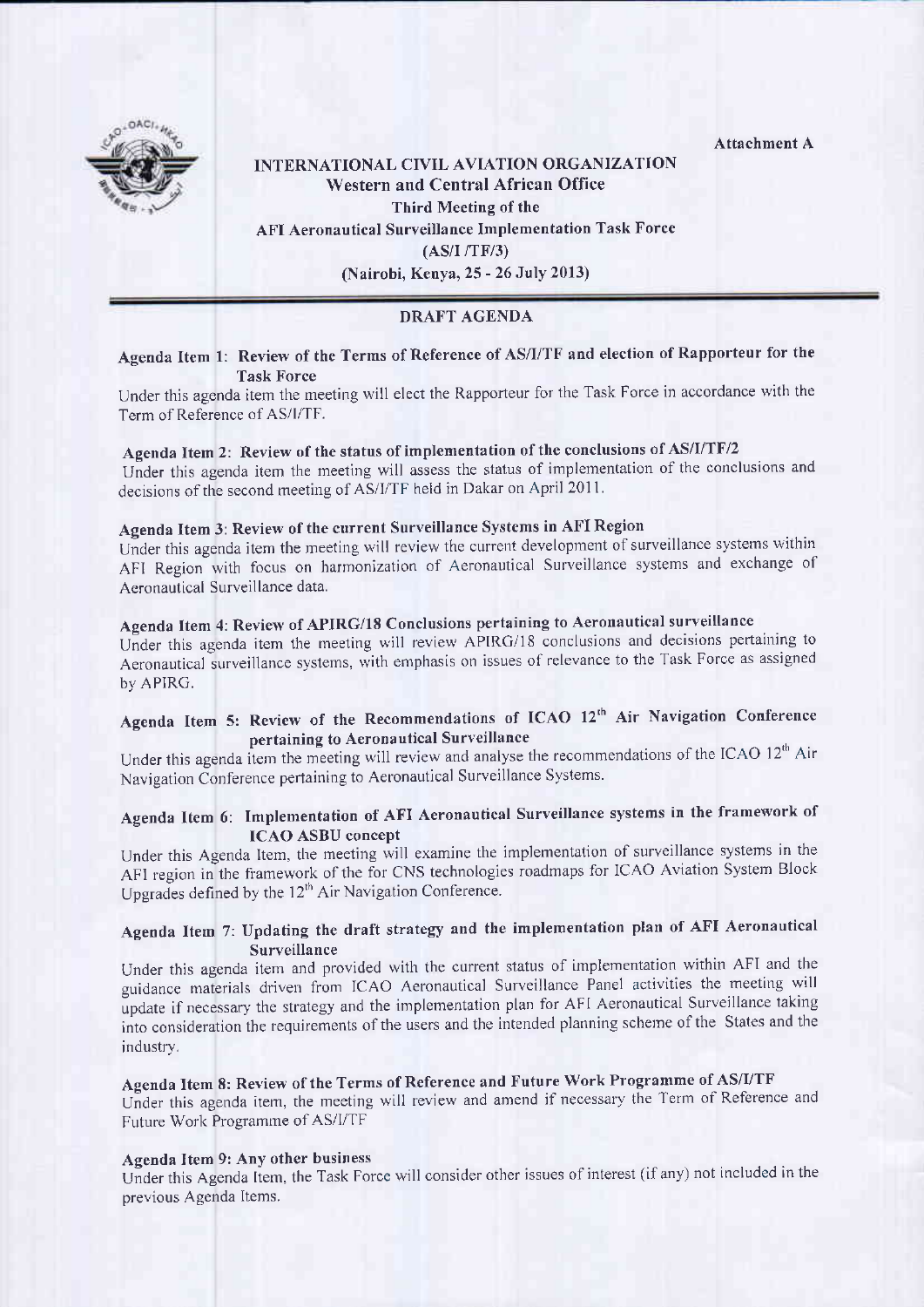### Attachment B

### INFORMATION BULLETIN

#### 1. Site of the Workshop/Meeting

- 1.1 The meeting will be held from 25 to 26 July 2013 at the ICAO ESAF Regional Office, which is located at the United Nations compound in Gigiri, Nairobi, Kenya.
- 1.2 The Meeting will be serviced by Mr François-Xavier SALAMBANGA, Regional Officer cNS of the ICAO Dakar Ofiice, and Secretary of the AFI Surveillance lmplementation Task Force assisted by Mr Proper ZO'O-MINTO'O Regional Officer CNS of the ICAO Nairobi Office, and Secretary of APIRG CNS Sub Group The documentation for the Meeting will be on line and participants are informed to bring laptops for access.
- 1.3 The contacts of the secretariat of the meeting are as following: ICAO ESAF Regional Office Contact: Mr. Prosper Zo'o Minto'o Tel. +254 20 7622372/74 Email: PZoomintoo@icao.int; Congonga@icao.int,

ICAO WACAF Regional Office Contact Mr. François-Xavier Salambanga Tel: +221 33 869 24 15/10<br>Email: FSalambanga@icao.int: FMaiga@icao.int

### 2. Registration

2.1 Registration of pafticipants will take place on Thursday, 25 July 2013 from 08:00am to 09:00am.

#### 3, Opening Session

3.1 The official opening of the meeting will take place on Thursday, 22 July 2013 at 09:00am.

#### 4. Working Language

4.1 The meeting will be conducted in the English language only (translation and interpretation facilities will not be available)

### 5. Hotel Information

5.1 Participants are requested to make their own hotel reservations and indicate that they are attending an ICAO Meeting. A list of recommended hotels is attached at the end of this bulletin.

#### 6. Transport

#### 6.1 From the Airport

Jomo Kenyatta International Airport is situated 16 kilometres (about 20-minutes' drive depending on the traffic) from the city centre. The fare from the airport to the city centre by special buses (namely City Hoppa and Double M) is Ksh 60. Taxis are readily available. The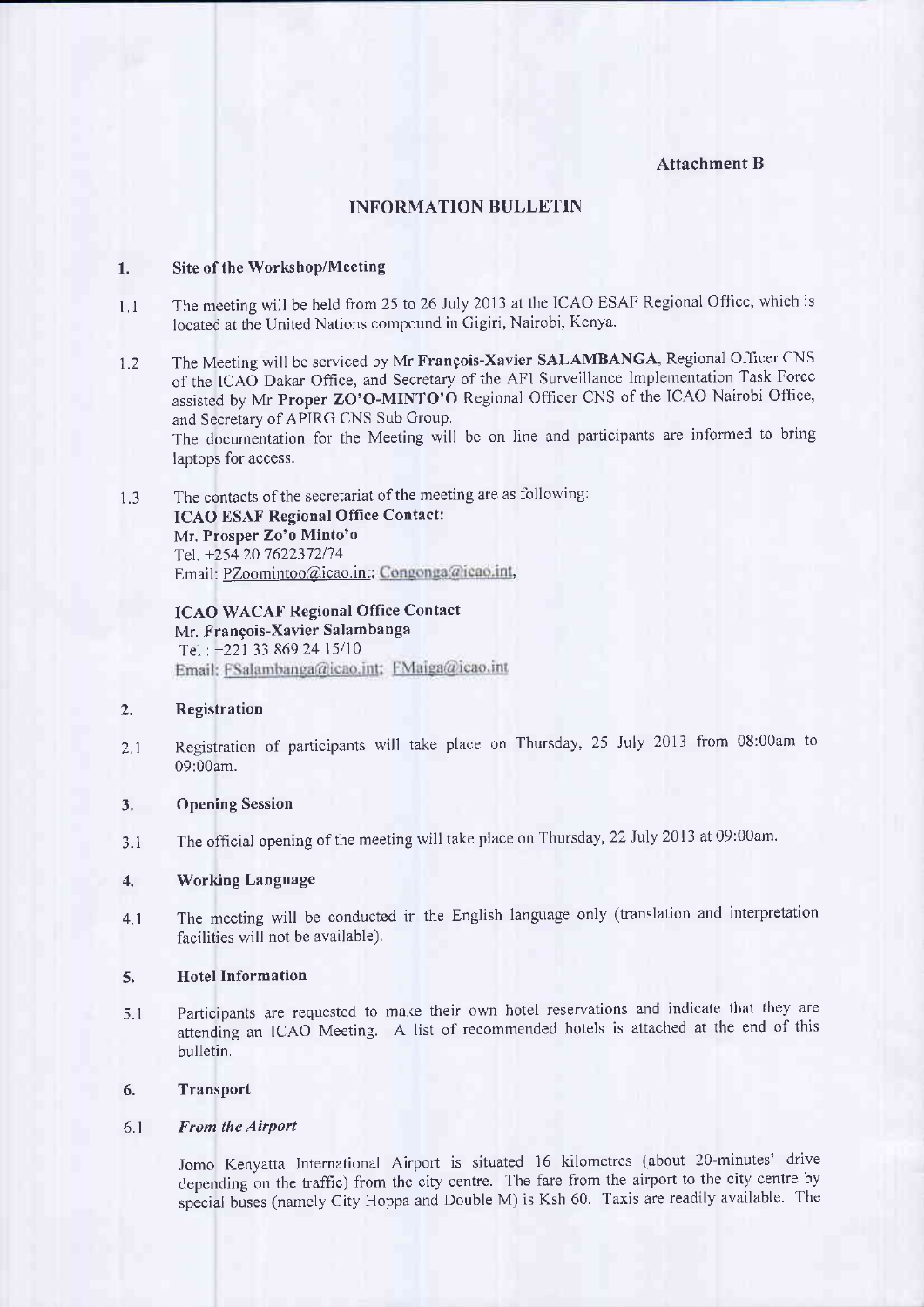taxi fare from the airport to the city centre is between Kshs.1000  $-$  1500. However, it is advisable to establish the fare before getting into the vehicle. The list of recommended taxis is listed below:-

| <b>BUZZ A CAB:</b>  | Tel: +254 (0) 721 34 95 90 /(0) 734 82 85 85<br>Land line +254 20 828585 or 828774<br>(From airport to Panari Hotel Kshs.600 and from airport to city centre is<br>between Kshs.1000 to 1500). |
|---------------------|------------------------------------------------------------------------------------------------------------------------------------------------------------------------------------------------|
| <b>KENATCO:</b>     | Tel: +254 20 824248/+254 20 225123/+254 20 230771/+254 20 230772<br>(From airport to Panari Hotel Ksh. 900, and from airport to city centre between<br>Ksh.1200 to 1500).                      |
| <b>JATCO TAXIS:</b> | Tel: +254 20 4448162/0722648383/0722725131/0733 701494<br>Fax: 4442114 (From airport to Panari Hotel Ksh.800 and airport to City Centre<br>between Kshs.1200 to 1500).                         |

#### $6.2$  To the meeting venue

Transport will be provided to the meeting venue. A bus will depart at 7:15am daily from Six-Eighty Hotel to the ESAF Regional Office in Gigiri, and will transport delegates back to the pickup point after closure of the meeting each day.

#### Visa 7.

- While all travellers arriving in Kenya should have a valid passport, Kenya entry visas are not required for nationals from some countries. Participants are therefore advised to ascertain whether or not they are exempt from the Kenyan entry visa requirement at the respective embassies. 7.1
- Those who are not exempt should apply for visas well in advance from Kenya High Commissions or Embassies, which will issue them upon presentation of documentation showing that the applicants are designated representatives to a particular UN meeting to be held in Nairobi. ln counfies where there is no Kenyan Embassy or High Commission, the British Embassy or High Commission will generally represent Kenya, and be in a position to issue visas. 72

#### 8. Health

- Participants must ensure that they take out travel insurance (including health) from their home country for the duration of their stay in Nairobi. Participants should particularly ensure that their insurance is applicable in Nairobi. Furthermore, participants must carry evidence of current health/hospitalization insurance such as cards that may be produced to health institutions should the need arise. Participants are also strongly encouraged to provide information during registration on their next of kin who may be contacted on behalf of the participant should the need arise. 8l
- Presentation of a yellow fever certificate at the point of entry is highly required for the following African countries - Angola, Benin, Burkina Faso, Burundi, Comoros, Central African Republic, Chad, Congo, DRC, lvory'Coast, Ethiopia, Gabon, Cambia, Ghana, Guinea Bissau, Guinea Equatorial, Liberia, Mali, Mauritania, Mozambique, Niger, Nigeria, Somalia, Congo, Rwanda, São Tomé and Principe, Senegal, Sierra Leone, Tanzania, Togo and Uganda. If the certificate cannot be made available, vaccination wilt take place at the point of entry against payment of US\$15. You may wish to visit the World Health Organization (WHO) website http://www.who.int/ith/ for information on Kenya. 8.2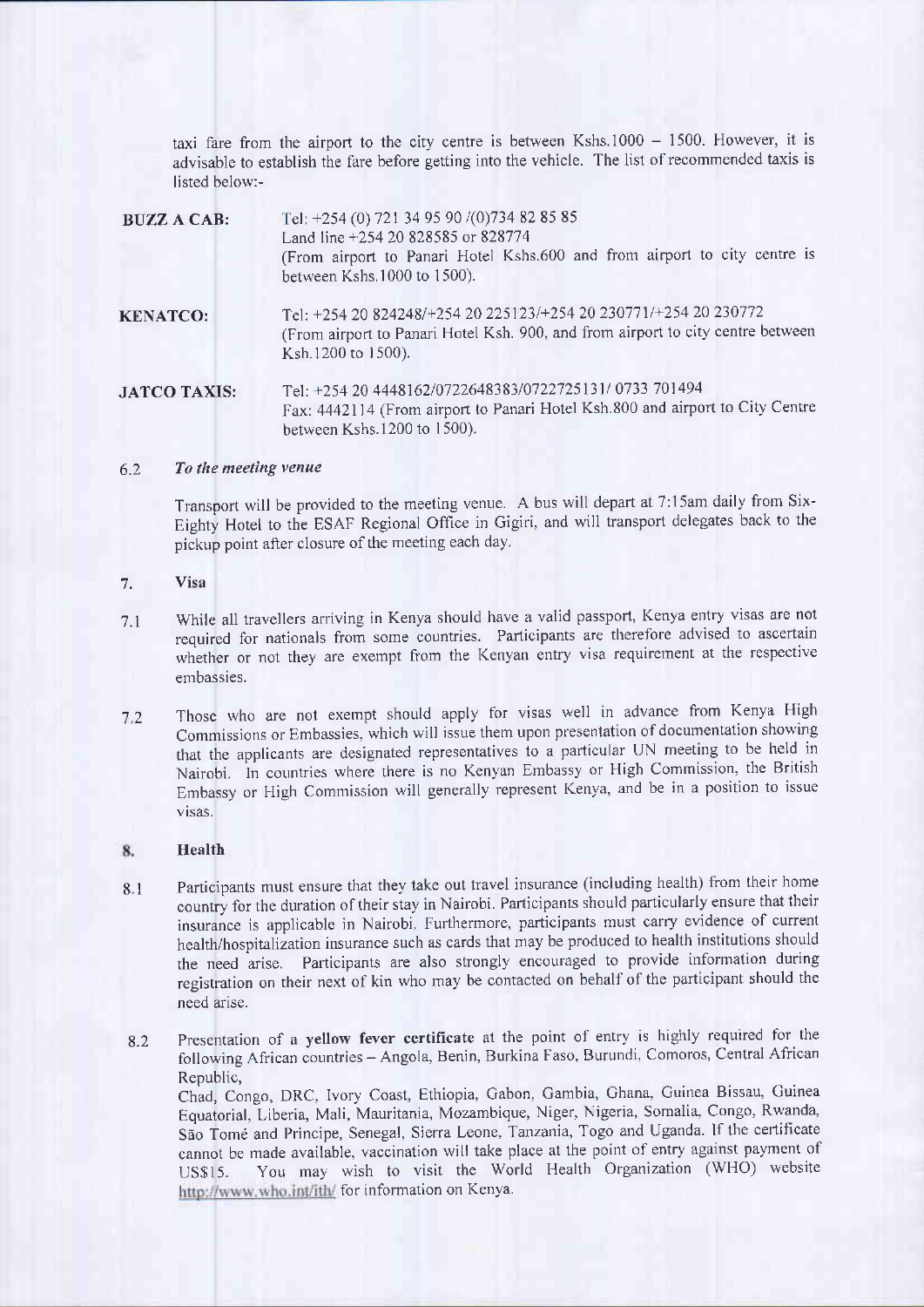#### 9. Weather

9.1 Nairobi is about 5000 feet above mean sea level and temperatures during the month of June are minimum  $11.8^{\circ}$ C and maximum  $21.8^{\circ}$ C.

#### 10. Local Currency and Foreign Exchange Rates

- 10.1 The basic unit of currency is the Kenyan shilling (Ksh), which is divided into 100 cents. There are silver and bronze coins of 1 shilling, 5 shillings, 10 shillings, 20 shillings and 40 shillings Notes are issued in denominations of 50, 100, 200, 500 and 1000 shillings
- 10.2 Kenya shilling exchange rates are determined by the interbank trade which varies daily. Recently the rate has been fluctuating between Kshs.80.00 to Kshs.85.00 to the US Dollar, but may be out of this range depending on market influences.
- 10,3 There is no limit to the amount of foreign bank notes or traveller's cheques which visitors may bring into Kenya. However, the export of Kenya currency by visitors is strictly forbidden. A maximum of 400 shillings may be taken out.
- 10.4 Commercial banks and forex bureaux provide exchange facilities. Most banks are open between g.00 am to 4.00 pm from Monday to Ftiday and between 9.00 am to 12,00 am on the first and last Saturday of the month. Hotels also offer exchange facilities but at a small extra fee. For those who may need Kenyan currency immediately on arrival, the banks at Jomo Kenyatta international airport are open daily from 7.00 am to midnight and will change foreign currency into Kenya shillings.

#### 11. Telephones

11.1 Worldwide direct connections are available, using the international code or telephone operator if necessary. From abroad dial 254 followed by required number. There are 4 mobile operators: Airtel, Orange, Safaricom and YU

### 12, Security

12.1 Please visit the site http://www.unon.org and click on "Security Advice" for the latest information. As in many làrge cities, crime is prevalent within Nairobi. It is advisable to check with the hotel reception regarding security within the surrounding areas, lt is also advisable to use taxis or transport arranged by the hotel reception to visit shopping complexes, go sightseeing or need to travel for any other purpose.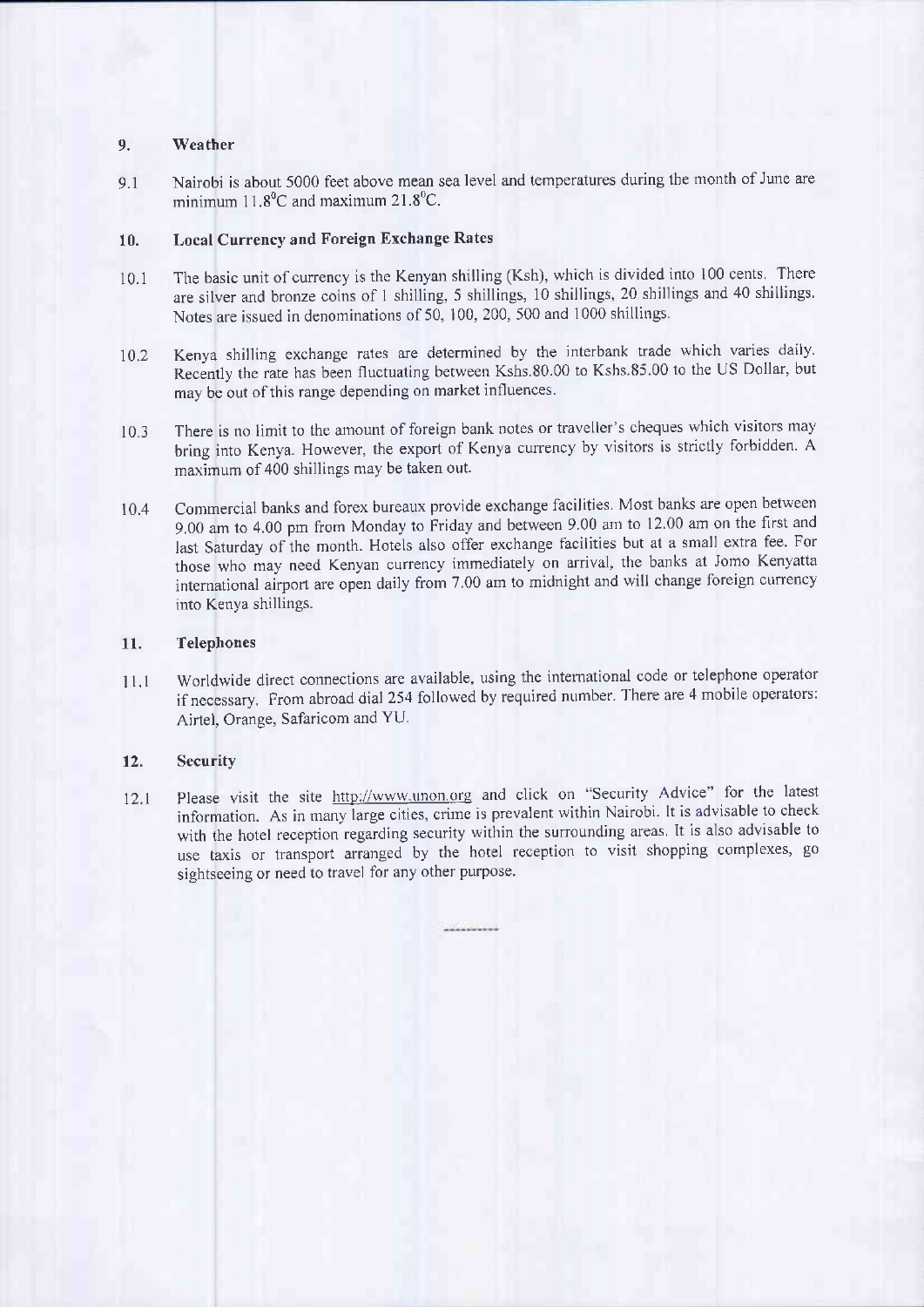List of Recommended Hotels in Nairobi

| HOTEL                                           | <b>RATES</b>                                                                                                    | <b>ADDRESSES</b>                                                      | FAX                           | TELEPHONE                        | E-MAIL                                                               |
|-------------------------------------------------|-----------------------------------------------------------------------------------------------------------------|-----------------------------------------------------------------------|-------------------------------|----------------------------------|----------------------------------------------------------------------|
| <b>SENTRIM SIX EIGHTY</b><br>HOTEL              | SBB KSHS.6,400/= (UN Rate)<br>SBB KS1IS.8,930/= (UN Rate)<br>DBB US\$105 (UN Rate)<br>SBB US\$80 (UN Rate)      | Street/Kenyatta Avenue<br>Cr. Muindi Mbingu                           | 254-20-332908                 | 254-20-315680                    | Lucy.Gatere@sentrim-hotels.com<br>info@sentrim.com                   |
| <b>AMBASSADEUR</b><br>HOTEL                     | DBB USS80 (UN Rate)<br>SBB US\$60 (UN Rate)                                                                     | Avenue<br>Йoi                                                         | 254-20-336860                 | 254-20-242933<br>226733          | reserve@hotelambassadeurkenya.com<br>ambassadeurhotel@hotmail.com    |
| <b>FILL-</b><br><b>STANLEY</b><br><b>SAROVA</b> | DBB KSHS. 19,200/= (UN Rate)<br>SBB KSHS.15,600/- (UN Rate)<br>DBB (US\$240) (UN Rate)<br>SBB US\$195 (UN Rate) | Corner of Kenyatta and<br>Kimathi Avenue                              | 254-20-271-5566               | 254-20-276 7000                  | thestanley@sarovahotels.com                                          |
| <b>SILVER SPRINGS</b><br>HOTEL                  | DBB KSHS.15,400/=<br>SBB KSHS.11,400/=                                                                          | approximately 3 miles from<br>Argwings Kodhek Road<br>the city centre | 254-20-2720545                | 254-20-2722451/2                 | sales@silversprings-hotel.com                                        |
| INTERCONTINENTAL<br>IIOTEL                      | SBB KSHS.16,400/= (UN Rate)<br>DBB KSHS. 19600/= (UN Ratc)<br>OBB US\$245 (UN Rate)<br>SBB US\$205 (UN Rate)    | Cr. City Hall Way, Uhuru<br>Ilighway                                  | 254-20-32000030               | 254-20-32000000                  | Josephine.wakhu@icnairobi.com<br>reservations@interconti.co.ke/      |
| <b>HOLIDAY INN</b>                              | US\$ 224.00 (DBB)<br>US\$ 199.00 (SBB)                                                                          | Parklands Road and<br>Mpaka Lane<br>Š                                 | 254-20-3748823                | 254-20-3740920/1<br>3740906      | khaveres@holidayinn.co.ke<br>admin@holidayinn.co.ke                  |
| HILTON HOTEL                                    | DBB US\$240 (UN Rate)<br>SBB US\$200 (UN Rate)                                                                  | Mama Ngina Street                                                     | 254-20-250099                 | 254-20-2790000                   | Reservations.nairobi@hilton.com<br>$\text{Bend}.itebete@hotmail.com$ |
| <b>GRAND REGENCY</b>                            | US\$210.00 (DBO)<br>US\$185.00 (SBO)                                                                            | Loita Street                                                          | 254-20-217120                 | 254-20 - 211199<br>254-20-228820 | jsian@laicoregencyhotel.co.ke                                        |
| MERIDIAN HOTEL                                  | DBB US\$90 (UN Rate)<br>SBB US\$74 (UN Rate)                                                                    | Downtown                                                              | 313991/317481<br>$254 - 20 -$ | 254-20-313991/<br>317481         | $\mathop{\sf in}\nolimits$ fo@meridianhotelkenya.com                 |

 $SBB = Single, Bed and Breakfast  
DBB = Double, Bed & Breakfast$ 

Note:

When making your reservations, please specify that you are attending an ICAO Meeting in order to be accorded special UN/Corporate Rates.<br>The above rates are as of 17 May 2012 and are subject to change by the hotels without  $\frac{1}{2}$   $\frac{1}{2}$